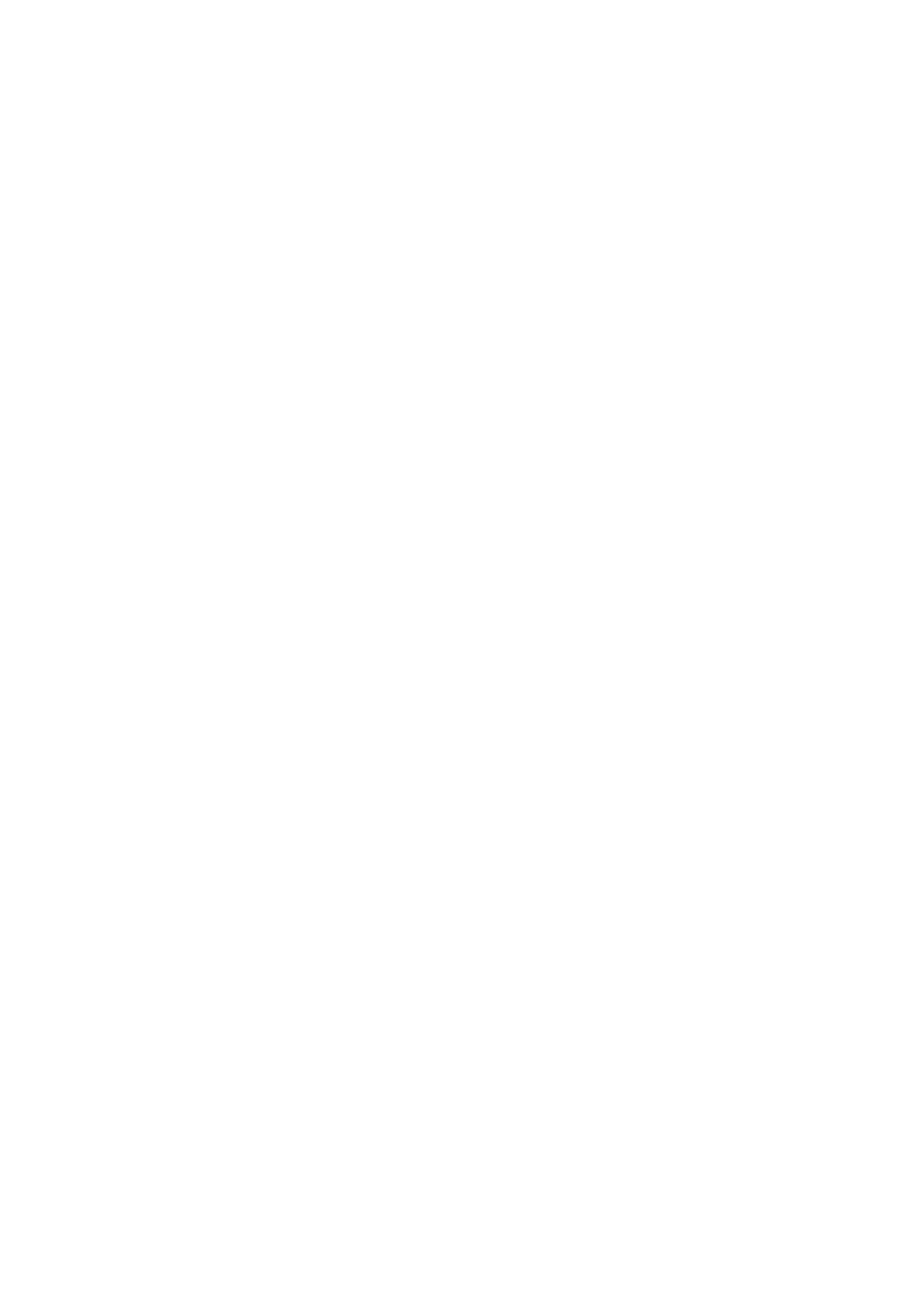Statutory Document No. 2018/0072



*Highways Act 1986*

# **HIGHWAY CLOSURE (PART OF D2 DOG MILLS BEACH ROAD, BRIDE) ORDER 2018**

*Approved by Tynwald: 17 April 2018 Coming into Operation: in accordance with article 2*

The Department of Infrastructure, having complied with the requirements of paragraphs 1 to 3 and 4 to 7 of Schedule 3 to the Highways Act 1986, makes the following Order under section 33(1)(b) of that Act.

# <span id="page-2-0"></span>**1 Title**

This Order is the Highway Closure (Part of D2 Dog Mills Beach Road, Bride) Order 2018.

# <span id="page-2-1"></span>**2 Commencement**

If approved by Tynwald, this Order comes into operation on the date on which the notice required by paragraph 8 of Schedule 3 to the Highways Act 1986 is first published<sup>1</sup>.

# <span id="page-2-2"></span>**3 Interpretation**

In this Order, "**the Order map**" means the map in the Schedule to this Order**.**

# <span id="page-2-3"></span>**4 Closure of Highway**

On the date on which this Order takes effect the triangular area bounded by the letters A, B and C, and crosshatched in blue on the Order map is extinguished.

<sup>1</sup> Section 33(3) of the Highways Act 1986 requires a highway closure order to be approved by Tynwald and paragraph 8 of Part 1 of Schedule 3 to that Act requires the Department to publish a notice stating that the order has been made and naming the place at which the order may be inspected. Paragraph 10(1) of Schedule 3 to the Act provides that a highway closure order takes effect on the date on which such notice is published or first published, or on such later date, if any, specified in the order.



 $\overline{a}$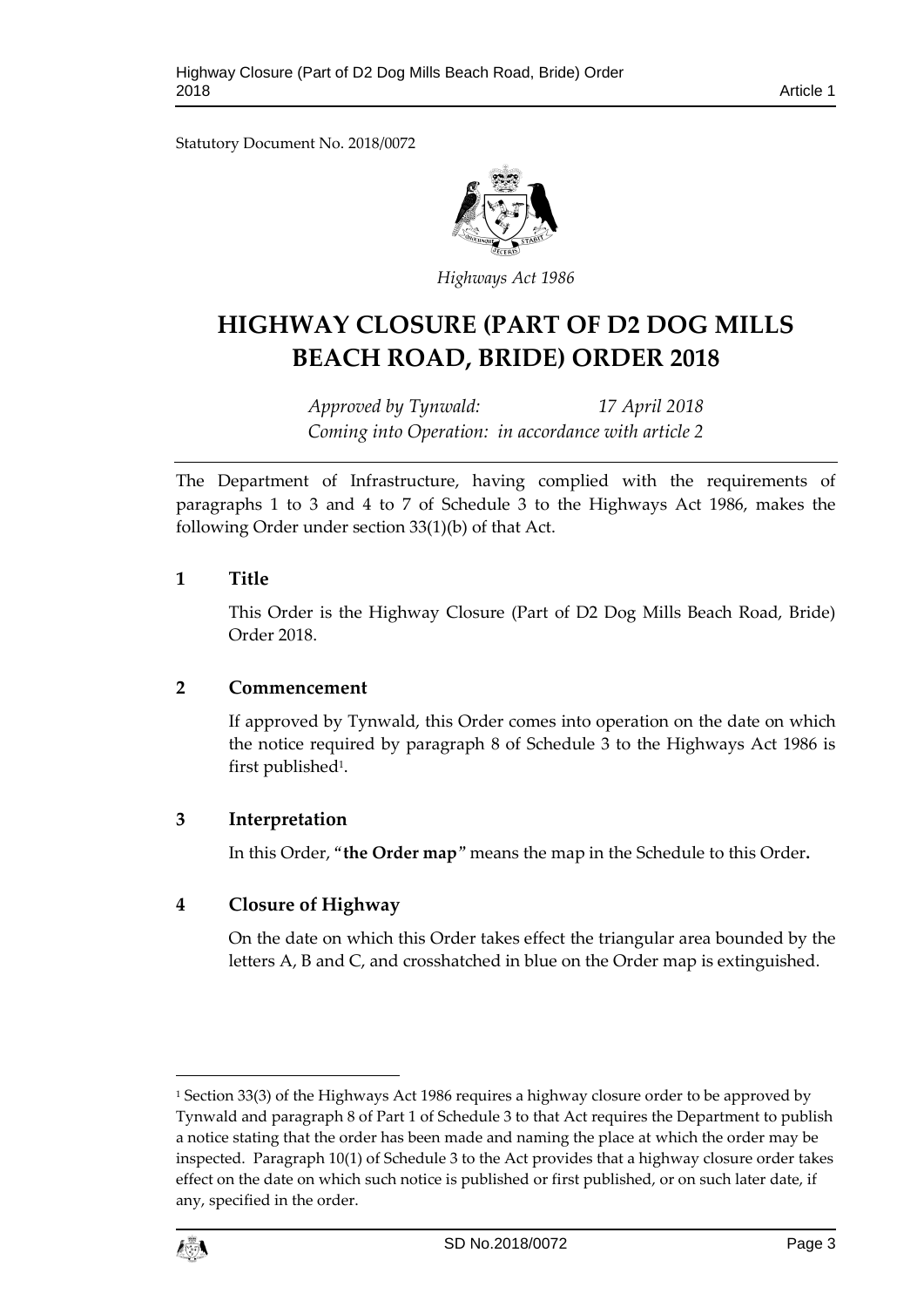#### **MADE 8 MARCH 2018**

#### **R K HARMER**

*Minister for Infrastructure*

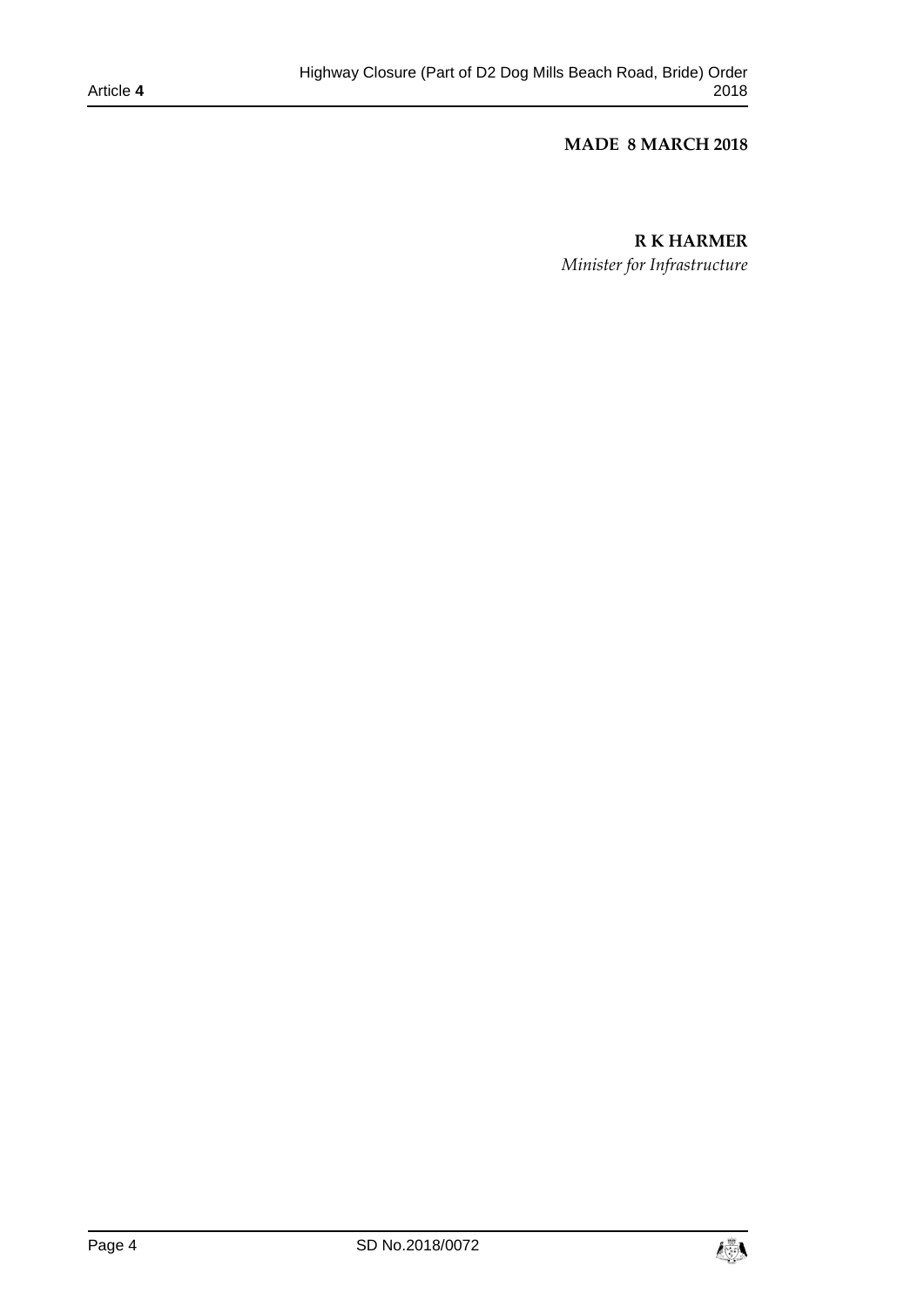# **SCHEDULE**

# **HIGHWAY TO BE EXTINGUISHED BY THIS ORDER**

<span id="page-4-1"></span><span id="page-4-0"></span>

[Article 4]